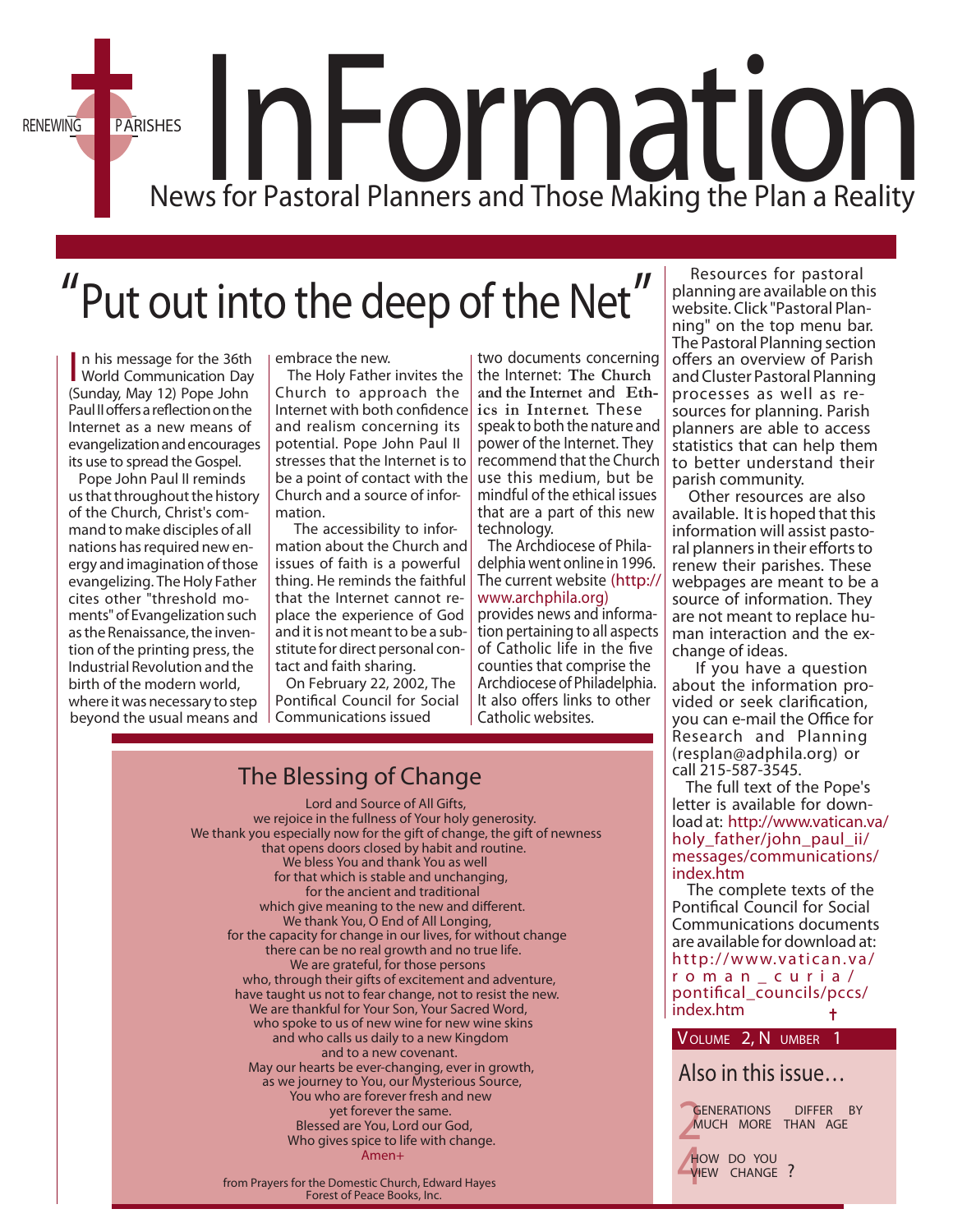# Generations Differ by More Than Age

Pastoral leaders need to help people of every age and generation understand and appreciate the different gifts that each of them brings to the life of the parish. Age affects the way people think and act in two ways:

*2*

 First, there is a "life cycle experience"of doing similar things at similar ages. We start out as children, we go to school, start working, leave home and frequently get married, have children, get older, retire, and die.

 Second, there is a "generational cohort effect" which causes a group of people who have grown up (turned 18) around the same time to think and behave in ways that are different than their parents or their children.

 Because of their ages, people differ not only in life cycle experience (some are buying houses and having babies while others are retiring and selling their houses), but also in the characteristics of their generation (some are attracted by institutions and are interested in preserving order; some are more interested in the individual and developing their own support networks).

Volume 2, Number 1 • SPRING 2002

#### EDITOR: Evelyn Brannan Tarpey

#### CONTRIBUTOR: Dr. Robert Miller

Published by the Office for Research & Planning Archdiocese of Philadelphia

> *etarpey@adphila.org 215-587-3545*

#### *Catholics in 2000 fall into three distinct age groups*

 Some authors suggest that Catholics in 2000 fall into three distinct age groups, based on their age at the time the changes from the Second Vatican Council were being implemented in the parishes. The three groups are pre Vatican II, Vatican II and post Vatican II.

• The pre Vatican II generation lived through the depression and fought in World War II. The Catholic people were frequently city dwellers who experienced many forms of anti Catholicism which they combated by forming into "catholic ghetto(s) comprised of Catholic neighborhoods, schools, hospitals, newspapers and social groups…Pre Vatican II Catholics grew up with Latin Masses, novenas, Benedictions, priests facing the altar (not the people) and Gregorian chant.

• The Vatican II generation grew up in the old pre Vatican II church but, in their teenage years and early adulthood, many of the changes called for in the documents of the Second Vatican Council were implemented in their parishes just as the social movement of the 1960's plunged society into a series of turmoils. Those who came of age after the changes, called for by the Second Vatican Council, never knew anything else." (Davidson, 1997)

#### *Each generation's experiences cause them to have different attitudes about their role in the Church*

 Some research has shown that, because of these different experiences at critical ages, each generation experiences certain cohort effects that cause them to have different attitudes about their role in the Church and different expectations of the parish.

 In the Archdiocese of Philadelphia, the pre Vatican II and Vatican II cohorts made up slightly less than half of the population, while the post Vatican II population, who began to turn 18 in 1979, comprised more than half. The so-called Millennial Generation, born since 1982 and who started turning age 18 in 2000, made up slightly more than one quarter of the population in the year 2000.

 When the annual statistical **Report to Pastor** is distributed to the Pastors in a mailing in early July, 2002, a special report **U.S. Census Report #3** will be included. **U.S. Census Report #3** describes the age of the people who live in the territory of the parish and the size of different "generational cohort" groups.

#### *Retirees Will Soon Be Booming*

 The elderly population of the Archdiocese is expected to grow quickly over the next 25 years as the Boomer generation enters its elderly years. This age progression could dramatically reshape the age distribution of the region. All five counties are expected to have more than  $100,000$ people over the age of 65 by 2025. The city of Philadelphia will continue to have the largest elderly population increasing about 5% to 240,725 persons. The active participation of larger numbers of older parishioners to address the needs of other elderly and homebound may need to become a more important part of the work of parishes in the Archdiocese.

According to the 2000 An-

nual Pastoral Report filed by every parish, one third of all the parishes reported having senior citizens' groups. More than 25% of the parishes (76) reported being involved in Aid for Friends, a program that calls on parishioners to donate food, prepare the food in frozen entrees, pick up and deliver the food , and visit with elderly or disabled persons who are living alone.

#### *Get Ready for the Millennial Generation*

 The U.S. population grew at an historic pace between 1990 and 2000 increasing by 32.7 million. This was the largest increase since the start of the Baby Boom. (Between 1950 and 1960 Boomer births boosted the population by 28 million people.)

 In the Philadelphia area, the increase in this population was not as great as in the Southwest and Southern parts of the country but children age 18 and younger, (born since 1982) made up the second largest segment of the Philadelphia area population. This "boomer echo" was only surpassed in size by their parents, the Boomer Generation (age 35-54).

#### *Young Adults Can Be Attracted to Church*

Young adults say that feeling welcome in the parish would make them more likely to participate in parish life according to a survey conducted in 2000.

 Young adults in their 20's are more likely than those in their 30's to say that opportunities to help the poor and needy would make them more likely to participate in parish life. (CARA Working paper No. 1 June 2000)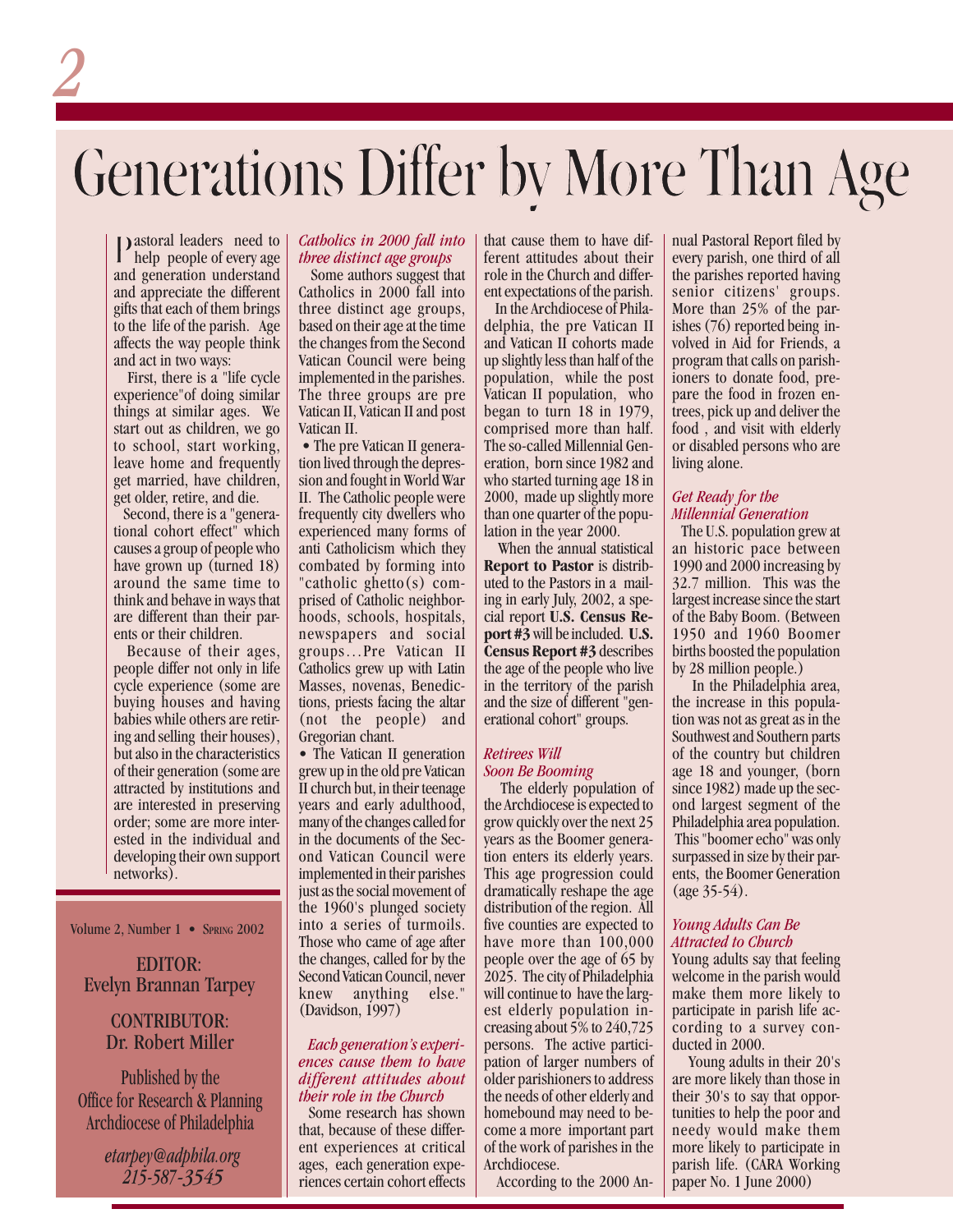INTERESTED IN ATTENDING?



**DETAILED AGE BREAKDOWN FOR ALL**

Source: Archdiocese of Philadelphia, Office for Research and Planning, U.S. Census Bureau, Annual Pastoral Reports

#### **CHARACTERISTICS OF GENERATIONAL COHORTS IN THE U.S. IN 2000**

#### **G.I. Generation (age 75+))**

**Born 1901-1925 Age 18 between 1919-1943 Heroes**

**• Civic Values & Building • Expanding Affluence • Institutions over Individual • Conserving Values**

*This "building generation" survived the Depression and fought World War II. They then created many of the social and religious institutions of the 20th century.*

#### **Boomer Generation (age 35-54)**

**Born 1946-1965 • Age 18 between 1964-1983 Prophets**

**• Focused on Individual Development • Idealism • Start Change & Break from Past • Individuals over Institutions**

**• Liberal Values • Risk Takers**

*This generation grew up in the turbulent 1960s and 1970s and rebelled against most things established by the GI generation.*

#### **Millennial Generation (age 18 & younger)**

#### **Born 1982 - present Age 18 between 2000-?**

*Identified by some authors as the next "GI" type generation. They may be expected to be a confident, achievement oriented group, more interested in building community and institutions than the generations immediately before them.*

#### **Post War Generation (age 55-74)**

**Born 1926-1945 Age 18 between 1944-1963 Artisans • Loyal to Order & Establishment • Negotiators, Adaptive • Compromise • Firm • Fine-tune change** 

**• Preserve Values** *Sometimes called the "Silent Generation" because they conformed to the world that their elder GI's bult.*

#### **Generation X (age 19-34))**

**Born 1966-1981 Age 18 between 1984 - 1999 Nomads**

**• Emphasis on Autonomy • Sustaining Values • Reactive, Pragmatic and Creative • Self-forming Networks**

*This generation grew up during a period of high divorce rates, relatively low value placed on children, and serious social problems. This pragmatic group is pessimistic and interested in issues of identity. They are less ilkely to make long term commitments.*

Reference: Strauss, William and Neil Howe. Generations: The History of America's Future, 1584 to 2069 ( New York: William Morrow and Co., Inc.), 1991.

Source: Archdiocese of Philadelphia, Office for Research and Planning, U.S. Census Bureau, Annual Pastoral Reports

the date **Training to Support**

*3*

**Pastoral Planning**

#### **SPRING SESSION Developing Facilitation Skills for Parish Meetings**

Facilitators can help parish groups to share ideas, test assumptions, set criteria, resolve conflicts, develop plans and make quality decisions. Sessions will provide instruction concerning the dynamics of working groups and group decision making as well as training in intervention strategies and helping groups to reach concensus.

**May 21 and June 18 Archdiocesan Office Center Philadelphia**

**May 22 and June 19 Mother of Divine Providence Parish Center, King of Prussia**

**Follow-up Session: Fall, 2002**

○○○○○○○○

#### **SUMMER SESSION**

#### **Enhancing Skills for Parish Meetings**

These sessions are designed to assist those who: prepare agenda, lead meetings, wish to have more effective parish meetings.

**June 19 and June 26 Archdiocesan Office Center Philadelphia**

✝ **All sessions are two hours in length and begin at 7:00 pm Call the Office for Research & Planning (215) 587-3545 to register. Space is limited. Parking is available**